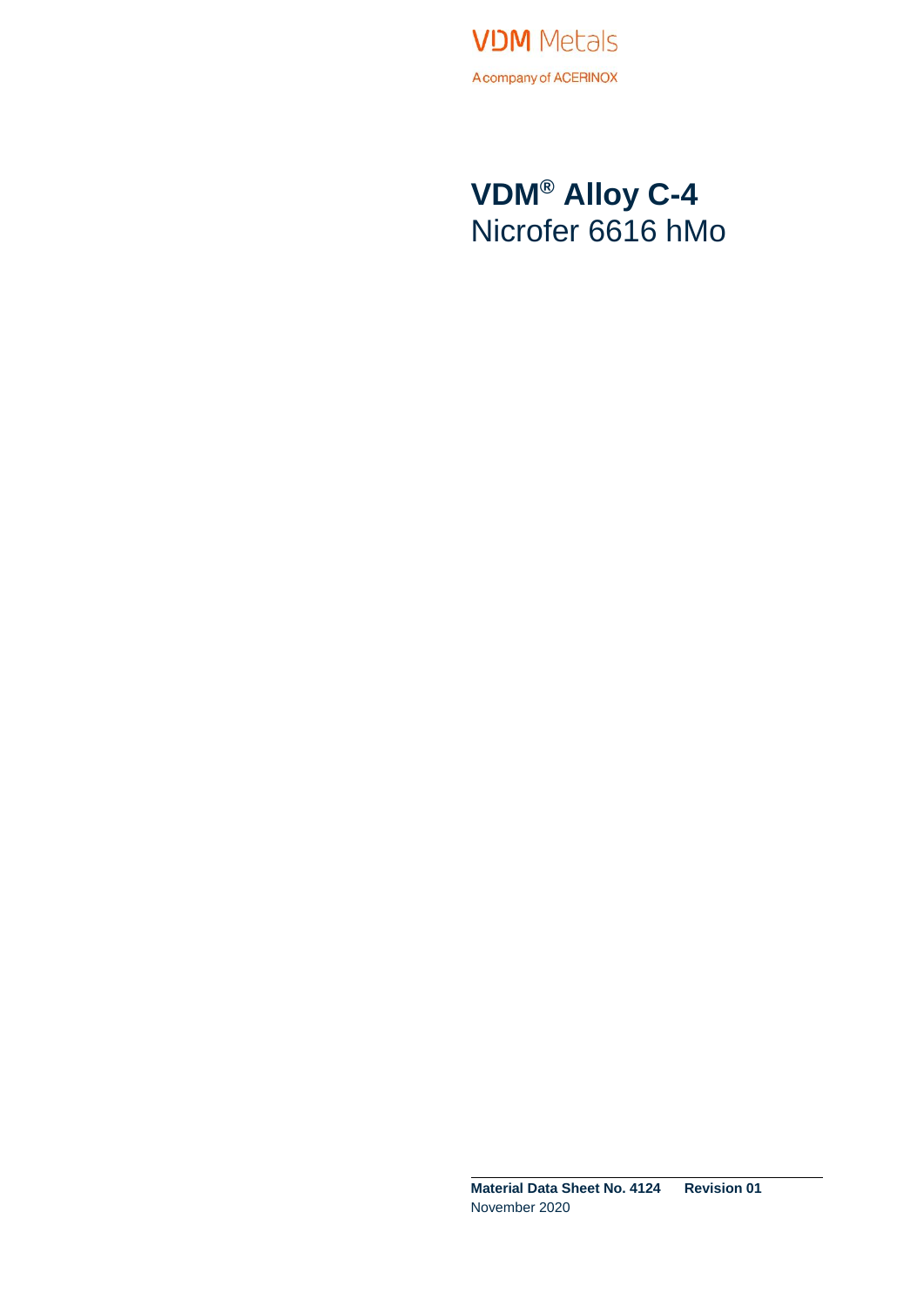### **VDM® Alloy C-4** Nicrofer 6616 hMo

VDM® Alloy C-4 is an austenitic nickel-molybdenum-chromium alloy with a low carbon, silicon, and iron content. This alloy has a significantly lower tendency to form precipitation in the temperature range between 650 and 1,040 °C (1,202 - 1,904 °F), improving its resistance to inter-crystalline corrosion. When machined perfectly, no knife line attack occurs in the heat-affected zones of a welding edge.

VDM® Alloy C-4 is characterized by:

- Very good resistance in a broad field of corrosive media, in particular under strongly oxidizing conditions.
- Excellent resistance to pitting, crevice and stress corrosion.
- Approval for pressure vessels in the temperature range from -196 to 400 °C (-320 to 752 °F) in acc. w. VdTÜV Materials Sheet 424.

#### **Designations**

| <b>Standard</b> | <b>Material designation</b> |
|-----------------|-----------------------------|
| <b>EN</b>       | 2.4610 NiMo16Cr16Ti         |
| <b>IISO</b>     | NiMo16Cr16Ti                |
| <b>UNS</b>      | N06455                      |

#### **Standards**

| <b>Product form</b> | <b>ASTM</b> | <b>ASME</b>   | <b>DIN</b>     | <b>VdTÜV</b> | <b>NACE</b>                            | sonstige                                                |
|---------------------|-------------|---------------|----------------|--------------|----------------------------------------|---------------------------------------------------------|
| Sheet, plate        | <b>B575</b> | <b>SB 575</b> | 17744<br>17751 | 424          | MR 0175/ISO 15156<br>MR 0103/ISO 17945 |                                                         |
| <b>Strip</b>        |             |               |                |              |                                        | <b>SAE AMS 5608</b>                                     |
| Rod, bar            |             |               |                |              |                                        | AFNOR AIR 9165<br>AFNOR AIR 9161<br><b>SAE AMS 5772</b> |
| Wire                |             |               |                |              |                                        | <b>SAE AMS 5801</b>                                     |

Table 1 – Designations and standards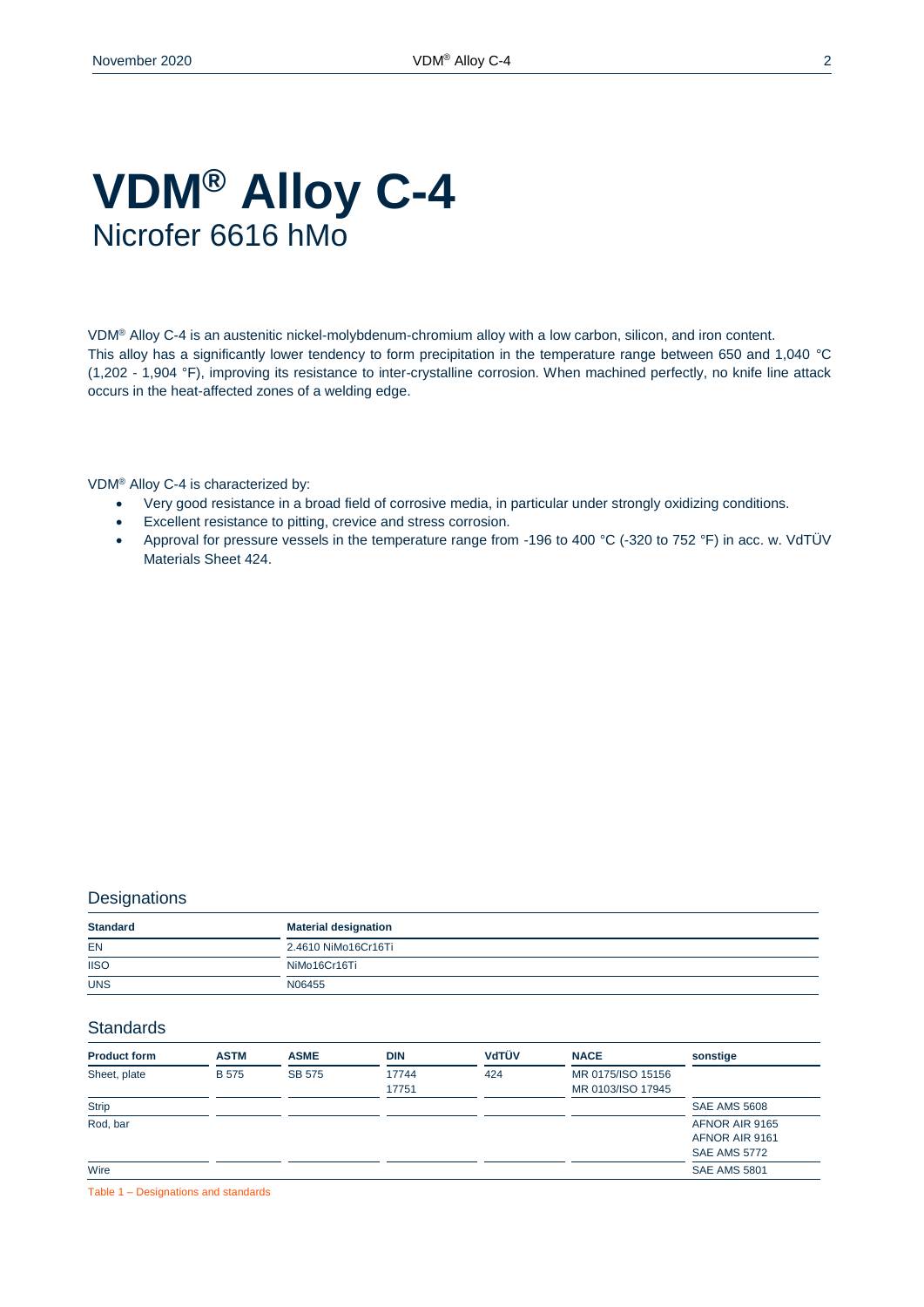## **Chemical composition**

|                                                                          |       | Mo    | Ni   | Fe   |       |       | Mn  |       |      |       | Сo   |
|--------------------------------------------------------------------------|-------|-------|------|------|-------|-------|-----|-------|------|-------|------|
| Min.                                                                     | 14.50 | 14.00 |      |      |       |       |     |       |      |       |      |
| Max.                                                                     | 17.50 | 17.00 | Bal. | 3.00 | 0.009 | 0.010 | .00 | 0.050 | 0.70 | 0.020 | 2.00 |
| Due to technical reasons the alloy may contain more elements than listed |       |       |      |      |       |       |     |       |      |       |      |

Table 2 – Typical chemical composition (%)

## **Physical properties**

| <b>Density</b>                  | <b>Melting Range</b>      |
|---------------------------------|---------------------------|
| 8.6 g/ cm <sup>3</sup> at 20 °C | 1,335-1,380 °C            |
| 537 lb/ft <sup>3</sup> at 68 °F | $(2,430-2,520 \degree F)$ |

| Specific heat capacity<br>Temperature |       |                   | <b>Thermal conductivity</b>          |                  | <b>Modulus of elasticity</b>                                    |                      | <b>Coefficient of thermal</b><br>expansion |           |                                      |                                |
|---------------------------------------|-------|-------------------|--------------------------------------|------------------|-----------------------------------------------------------------|----------------------|--------------------------------------------|-----------|--------------------------------------|--------------------------------|
| °C                                    | °F    | J<br>$Kg \cdot K$ | <b>Btu</b><br>$Ib \cdot {}^{\circ}F$ | W<br>$m \cdot K$ | $Btu \cdot in$<br>sq. ft $\overline{\cdot h \cdot^{\bullet} F}$ | $\mu\Omega \cdot cm$ | GPa                                        | $106$ ksi | $10^{-6}$<br>$\overline{\mathsf{K}}$ | $10^{-6}$<br>$\overline{\ }$ F |
| 0                                     | 32    | 406               | 0.097                                |                  |                                                                 |                      |                                            |           |                                      |                                |
| 20                                    | 68    | 408               | 0.0974                               | 10,1             | 70                                                              | 124                  | 211                                        | 30.6      |                                      |                                |
| 100                                   | 212   | 426               | 0.102                                | 11,4             | 79                                                              | 125                  | 207                                        | 30        | 10,9                                 | 6.06                           |
| 200                                   | 392   | 448               | 0.107                                | 13,2             | 91.5                                                            | 126                  | 202                                        | 29.3      | 11,9                                 | 6.61                           |
| 300                                   | 572   | 465               | 0.111                                | 15,0             | 104                                                             | 127                  | 195                                        | 28.3      | 12,5                                 | 6.94                           |
| 400                                   | 752   | 477               | 0.114                                | 16,7             | 116                                                             | 128                  | 188                                        | 27.3      | 12,9                                 | 7.17                           |
| 500                                   | 932   | 490               | 0.117                                | 18,4             | 128                                                             | 129                  | 181                                        | 26.3      | 13,2                                 | 7.33                           |
| 600                                   | 1,112 | 502               | 0.12                                 | 20,5             | 142                                                             | 132                  | 175                                        | 25.4      | 13,6                                 | 7.56                           |
| 700                                   | 1.292 | 512               | 0.122                                | 22,5             | 156                                                             | 135                  | 168                                        | 24.4      | 14,0                                 | 7.78                           |
| 800                                   | 1,472 | 522               | 0.125                                | 24,8             | 172                                                             | 138                  | 158                                        | 22.9      | 14,5                                 | 8.06                           |

Table 3 – Typical physical properties at room and increased temperatures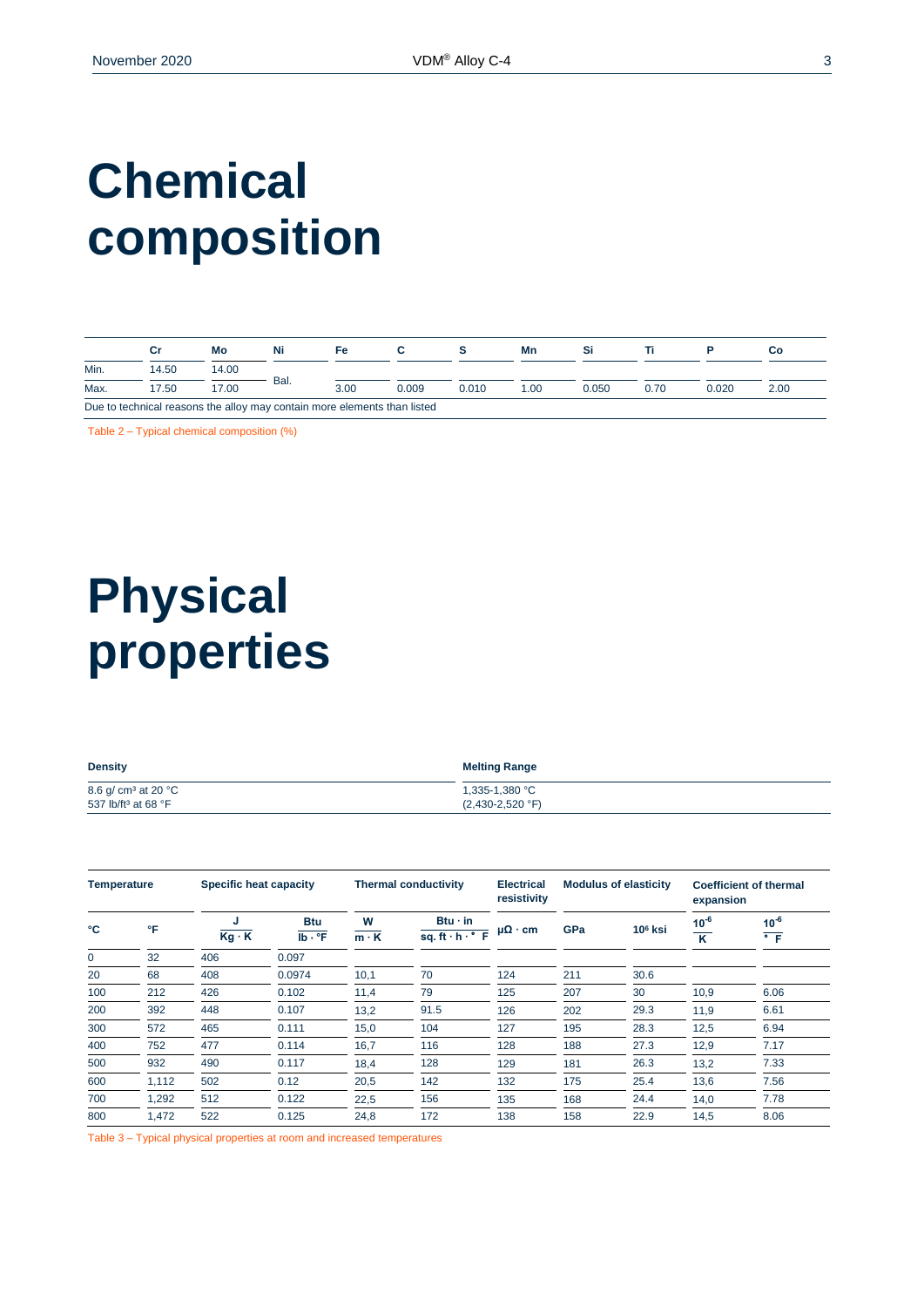### **Microstructural properties**

VDM® Alloy C-4 has a cubic face-centered cubic lattice. Based on its special chemical composition, the alloy shows good structural stability and resistance to sensitization

### **Mechanical properties**

The following mechanical properties at room and increased temperatures apply to VDM® Alloy C-4 in the solutionannealed condition for longitudinal and traverse test samples of the specified dimensions. The properties for larger dimensions must be agreed upon separately.

| <b>Temperature</b> |     | <b>Yield strength</b><br>$R_{p0.2}$ |      | <b>Yield strength</b><br>$R_{p,1,0}$ |      | <b>Tensile strength</b><br>$R_m$ |         | <b>Elongation at</b><br>fracture<br>A |
|--------------------|-----|-------------------------------------|------|--------------------------------------|------|----------------------------------|---------|---------------------------------------|
| °C                 | ∘⊏  | <b>MPa</b>                          | ksi  | <b>MPa</b>                           | ksi  | <b>MPa</b>                       | ksi     | %                                     |
| 20                 | 68  | 300                                 | 43.5 | 330                                  | 47.9 | 700-900                          | 102-131 | 40                                    |
| 100                | 212 | 270                                 | 39.2 | 305                                  | 44.2 |                                  |         |                                       |
| 200                | 392 | 245                                 | 35.5 | 208                                  | 40.6 |                                  |         |                                       |
| 300                | 572 | 220                                 | 31.9 | 255                                  | 37.0 |                                  |         |                                       |
| 400                | 752 | 205                                 | 29.7 | 240                                  | 34.8 |                                  |         |                                       |

Table 4 – Mechanical properties at room and increased temperatures. Minimum values acc. to VdTÜV 424

| <b>Product-</b><br>form | <b>Dimensions</b> |              | <b>Yield stress</b><br>$R_{p,0,2}$ |             | <b>Yield stress</b><br>$R_{p 1,0}$ |             | <b>Tensile strength</b><br>$R_m$ |         | <b>Elongation</b><br>at fracture<br>A |
|-------------------------|-------------------|--------------|------------------------------------|-------------|------------------------------------|-------------|----------------------------------|---------|---------------------------------------|
|                         | mm                | in           | <b>MPa</b>                         | ksi         | <b>MPa</b>                         | ksi         | <b>MPa</b>                       | ksi     | $\%$                                  |
| Sheet/Plate $\leq 5$    |                   | $\leq 0.197$ | $\geq 305$                         | $\geq 44.2$ | $\geq 340$                         | $\geq 49.3$ | $700 - 900$                      | 102-131 | $\geq 40$                             |
| <b>Strip</b>            | $\leq 5$          | $\leq 0.197$ | $\geq 305$                         | $\geq 44.2$ | $\geq 340$                         | $\geq 49.3$ | $700 - 900$                      | 102-131 | $\geq 40$                             |
| Sheet/Plate             | $5 - 20$          | 0.197-0.787  | $\geq 300$                         | $\geq 43.5$ | $\geq$ 330                         | $\geq 47.9$ | $700 - 900$                      | 102-131 | $\geq 40$                             |
| Sheet/Plate             | $20 - 65$         | 0.787-2.56   | $\geq 280$                         | $\geq 40.6$ | $\geq 315$                         | $\geq 45.7$ | $700 - 900$                      | 102-131 | $\geq 40$                             |
| Bar                     | $\leq 250$        | $\leq 9.84$  | $\geq 280$                         | $\geq 40.6$ | $\geq 315$                         | $\geq 45.7$ | $700 - 900$                      | 102-131 | $\geq 40$                             |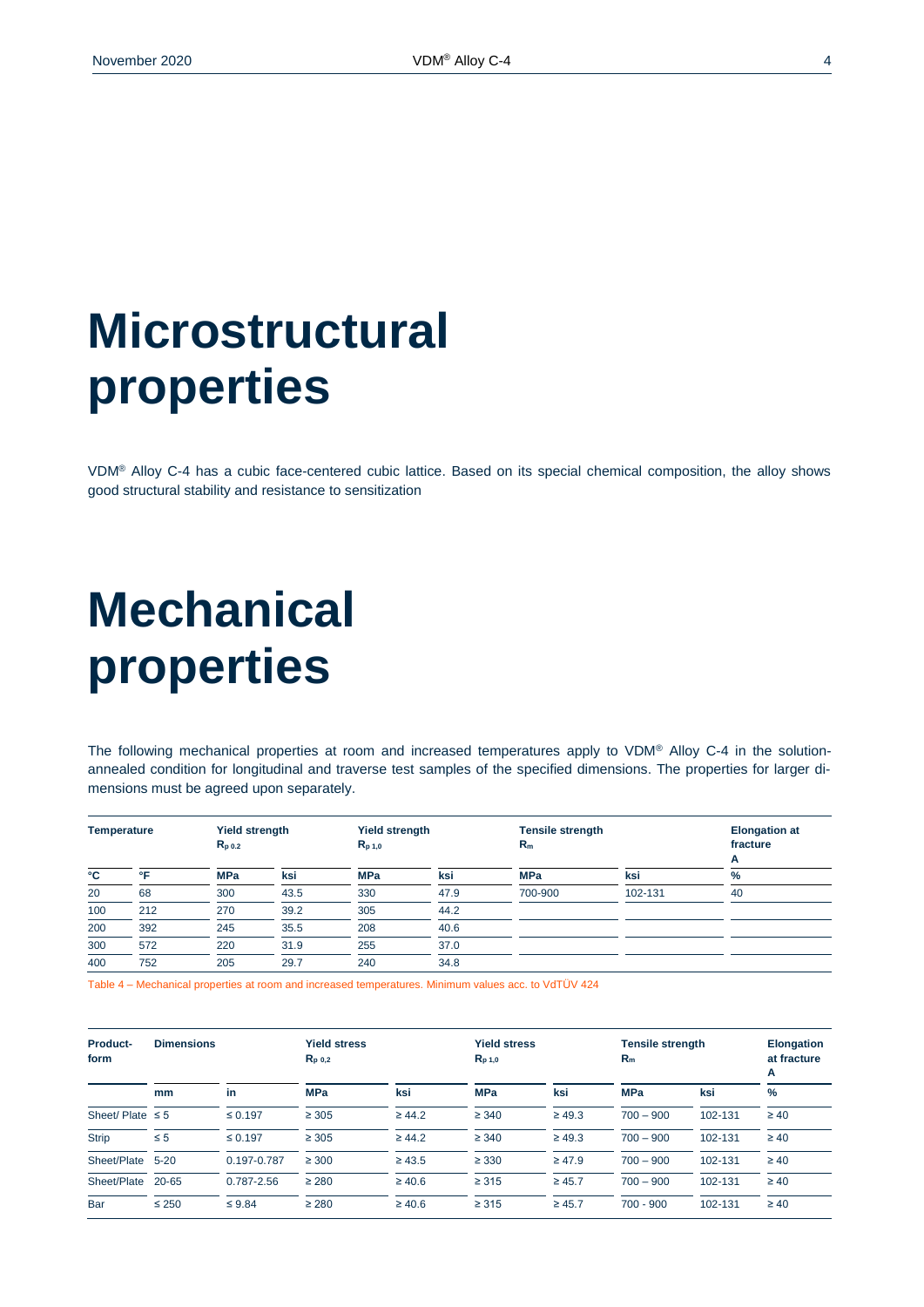Table 5 – Mechanical properties at room temperature, minimum values acc. to VdTÜV 424

#### **ISO V-notch impact toughness KV<sub>2</sub>**

| <b>Minimum</b>     | <b>Minimum</b>    |
|--------------------|-------------------|
| 20 °C (68 °F)      | -196 °C (-122 °F) |
| 96 J (70.8 ft/lbf) | 80J               |

Average value from 3 samples. Only one value may fall below the minimum average value, and by no more than 30%. The values also apply for the heat affected zones in welded joints.

### **Corrosion resistance**

Due to the combination of chromium with a high molybdenum concentration, VDM® Alloy C-4 has an extraordinary resistance to a number of chemical media: e.g. contaminated, reducing mineral acids. Due to its high nickel concentration, VDM® Alloy C-4 is practically insensitive to chloride-induced stress corrosion, including in hot chloride solutions.

### **Applications**

Typical applications for VDM® Alloy C-4 are:

VDM® Alloy C-4 is used in a field of chemical process technology, including at higher temperatures. Special applications are:

- Pickling bath regeneration in production companies
- Components in acetic acid production and for the production of chemical fertilizers and pesticides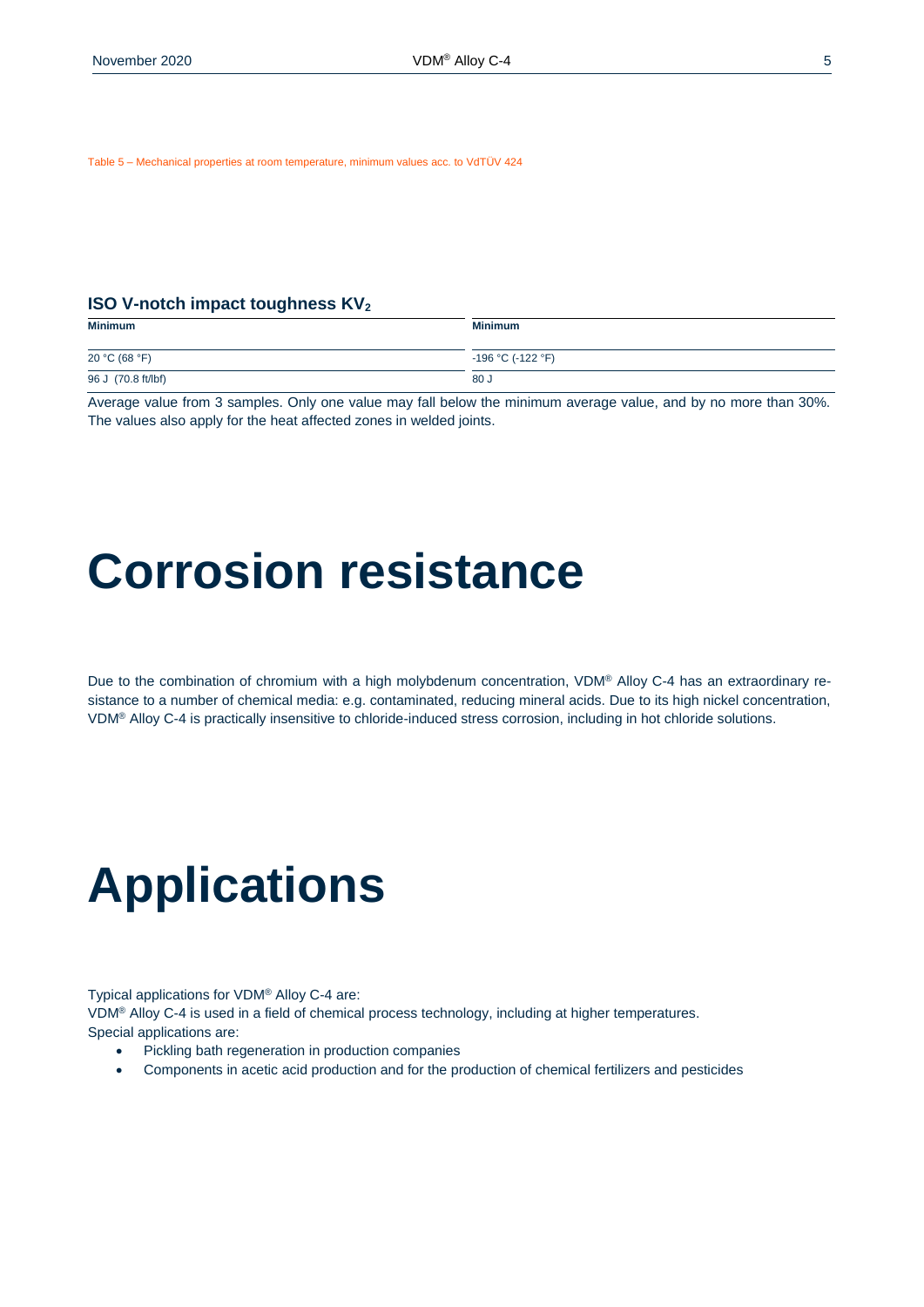### **Fabrication and heat treatment**

VDM® Alloy C-4 can be easily formed both hot and cold and can also be machined. VDM® Alloy C-4 is ideally suited for processing by means of common industrial processing techniques. However, machines which take account of the high mechanical properties are necessary for any processing work.

#### **Heating**

It is important that the workpieces are clean and free of any contaminations before and during heat treatment. Sulfur, phosphorus, lead and other low-melting point metals can result in material damage during the heat treatment. This type of contamination is also contained in marking and temperature-indicating paints or pens, and also in lubricating grease, oils, fuels and similar materials. The sulfur content of fuels must be as low as possible. Natural gas should contain less than 0.1 wt.-% of sulfur. Heating oil with a maximum sulfur content of 0.5 wt.-% is also suitable. Electric furnaces are preferable for their precise temperature control and a lack of contaminations from fuels. The furnace temperature should be set between neutral and slightly oxidizing and it should not change between oxidizing and reducing. The workpieces must not come into direct contact with flames.

#### **Hot forming**

The material can be hot-formed in a temperature range between 1,080 and 900 °C (1,976 and 1,652 °F) with subsequent rapid cooling down in water or air. Heat treatment after hot forming is required in order to achieve optimal properties. For heating up, workpieces should be placed in a furnace that is already heated up to the target value.

#### **Cold forming**

VDM® Alloy C-4 has a significantly higher work hardening rate than other austenitic stainless steels. This must be taken into account for the design and selection of forming tools and equipment, and for the planning of forming processes. The workpiece should be in the solution-annealed condition. Intermediate annealing is necessary for major cold forming work. For cold forming of > 15%, new solution annealing must be conducted.

#### **Heat treatment**

Solution annealing should take place at temperatures of 1,120 °C (2,048 °F). Cooling down should be accelerated with water to achieve optimum corrosion properties. Fast air cooling can also be carried out at thicknesses of less than approx. 1.5 mm. In each heat treatment, the aforementioned cleanliness requirements must be observed. For strip and wire products, the heat treatment can be performed in a continuous furnace at a speed and temperature that is adapted to the material thickness.

#### **Descaling and pickling**

Oxides of VDM® Alloy C-4 and heat tint in the area around welds adhere more strongly than in stainless steels. Grinding using extremely fine abrasive belts or grinding discs is recommended. It is imperative that grinding burns be avoided. Before pickling in nitric-hydrofluoric acid mixtures, the oxide layers should be destroyed by abrasive blasting, or pretreated in salt baths.

#### **Machining**

Machining of VDM® Alloy C-4 should take place in a solution-annealed condition. Because of the considerably elevated tendency toward work hardening rate in comparison with low-alloy austenitic stainless steels, a low cutting speed and a feed level that is not too high should be selected and the cutting tool should be engaged at all times. An adequate chip depth is important in order to cut below the previously formed strain-hardened zone.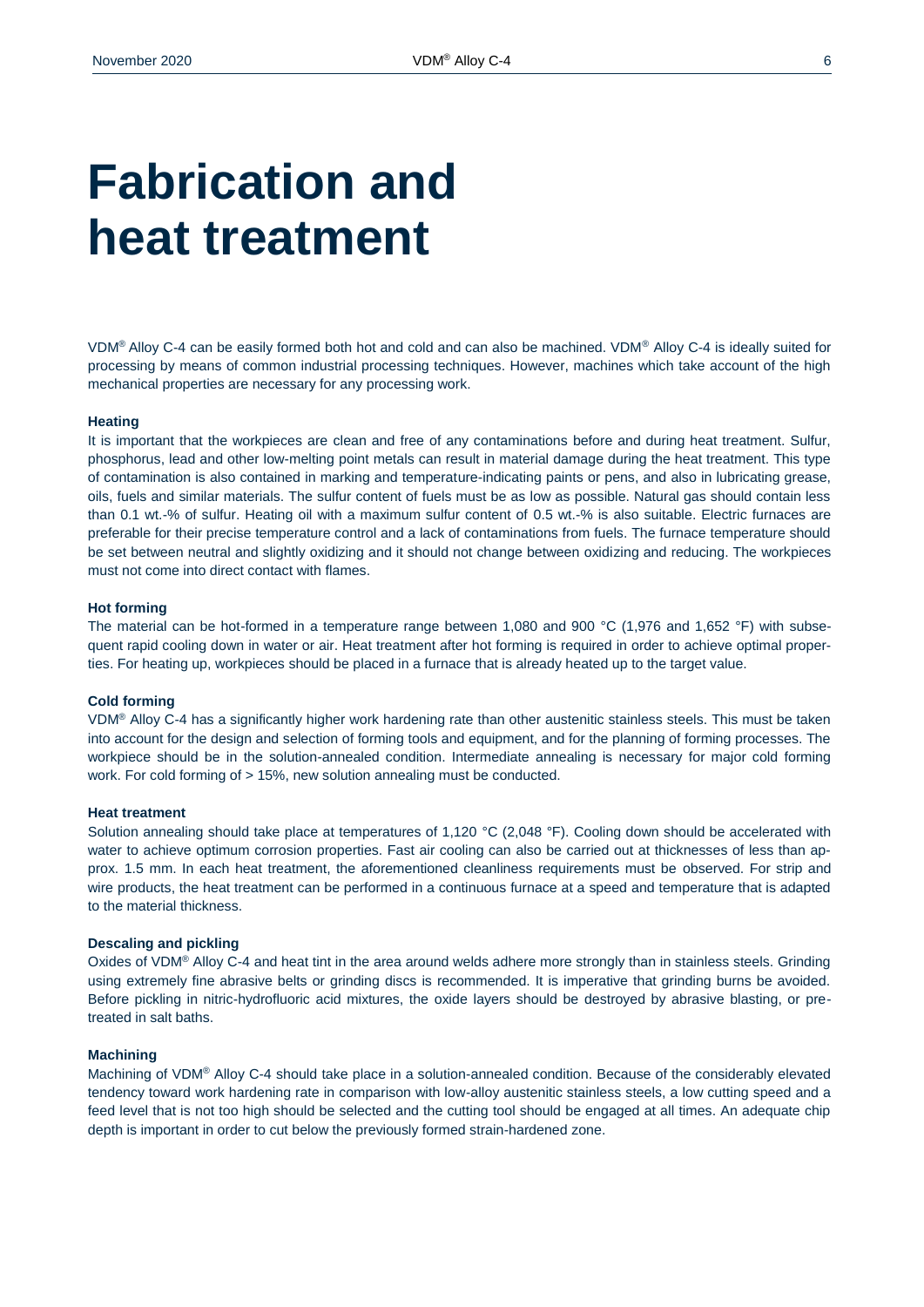# **Welding information**

When welding nickel alloys and special stainless steels, the following information should be taken into account:

#### **Safety**

The generally applicable safety recommendations, especially for avoiding dust and smoke exposure must be observed.

#### **Workplace**

A workplace arranged separately must be provided that is specifically cordoned off from areas where C steel is being processed. Maximum cleanliness is required, and drafts should be avoided during gas-shielded welding.

#### **Auxiliary equipment and clothing**

Clean fine leather gloves and clean working clothes must be used.

#### **Tools and machines**

Tools that have been used for other materials may not be used for nickel alloys and stainless steels. Only stainless steel brushes may be used. Machines such as shears, punches or rollers must be fitted (e.g. with felt, cardboard, films) so that the workpiece surfaces cannot be damaged by such equipment from iron particles being pressed in, as this can lead to corrosion.

#### **Edge preparation**

Edge preparation should preferably be carried out using mechanical methods such as lathing, milling or planing. Abrasive waterjet cutting or plasma cutting is also possible. In case of the latter, however, the cut edge (seam flank) must be reworked cleanly. Careful grinding without overheating is also permissible.

#### **Striking the arc**

Striking the arc may only take place in the seam area, e.g. on the seam flanks or on an outlet piece, and not on the component surface. Scaling areas are places that may be more susceptible to corrosion.

#### **Included angle**

Compared to C-steels, nickel alloys and special stainless steels exhibit lower thermal conductivity and greater heat expansion. Larger root openings and root gaps (1 to 3 mm) are required to meet these properties. Due to the viscosity of the welding material (compared to standard austenites) and the tendency to shrink, included angles of 60 to  $70^{\circ}$  – as shown in Figure 1 – have to be provided for butt welds.

#### **Cleaning**

Cleaning of the base material in the seam area (both sides) and the welding filler (such as a welding rod) should be carried out using acetone.

#### **Welding parameters and influences**

It must be ensured that work is carried out using targeted heat application and low heat input as listed in Table 6 as an example. The stringer bead technique is recommended. The interpass temperature should not exceed 120°C. In principle, checking of welding parameters is necessary.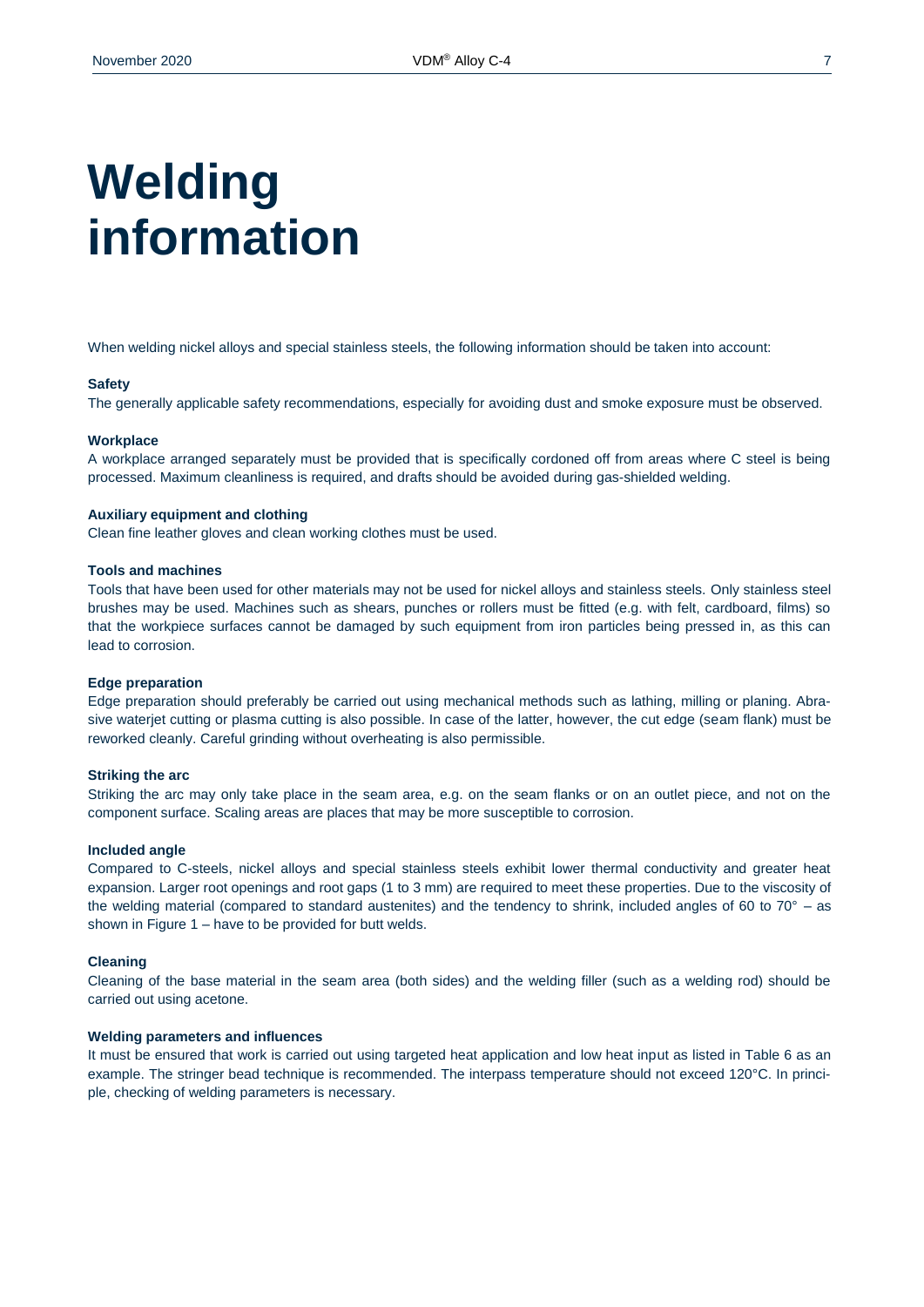

Figure 1 – Edge preparations for welding nickel alloys and special stainless steels

#### **Welding filler**

The use of the following fillers is recommended for gas-shielded welding methods:

Weld cladding VDM® WS C-4 ISO 18274 - B Ni 6455 (NiCr16Mo16Ti) Material No. 2.4611

TIG/MIG VDM® FM 59 ISO 18274 - S Ni 6059 (NiCr23Mo16) Material No. 2.4607

VDM® FM C-4; ISO 18274 - S Ni 6455 (NiCr16Mo16Ti) Material No. 2.4611

You will find examples for welding techniques and parameters in the VDM Metals welding filler catalogue.

#### **Post-treatment**

If the work is performed optimally, brushing immediately after welding, i.e. while still warm and without additional pickling, will result in the desired surface condition. In other words, heat tints can be removed completely. Pickling, if required or specified, should generally be the last work step in the welding process. The information contained in the section entitled "Descaling and pickling" must be observed. Heat treatments are normally neither required before nor after welding.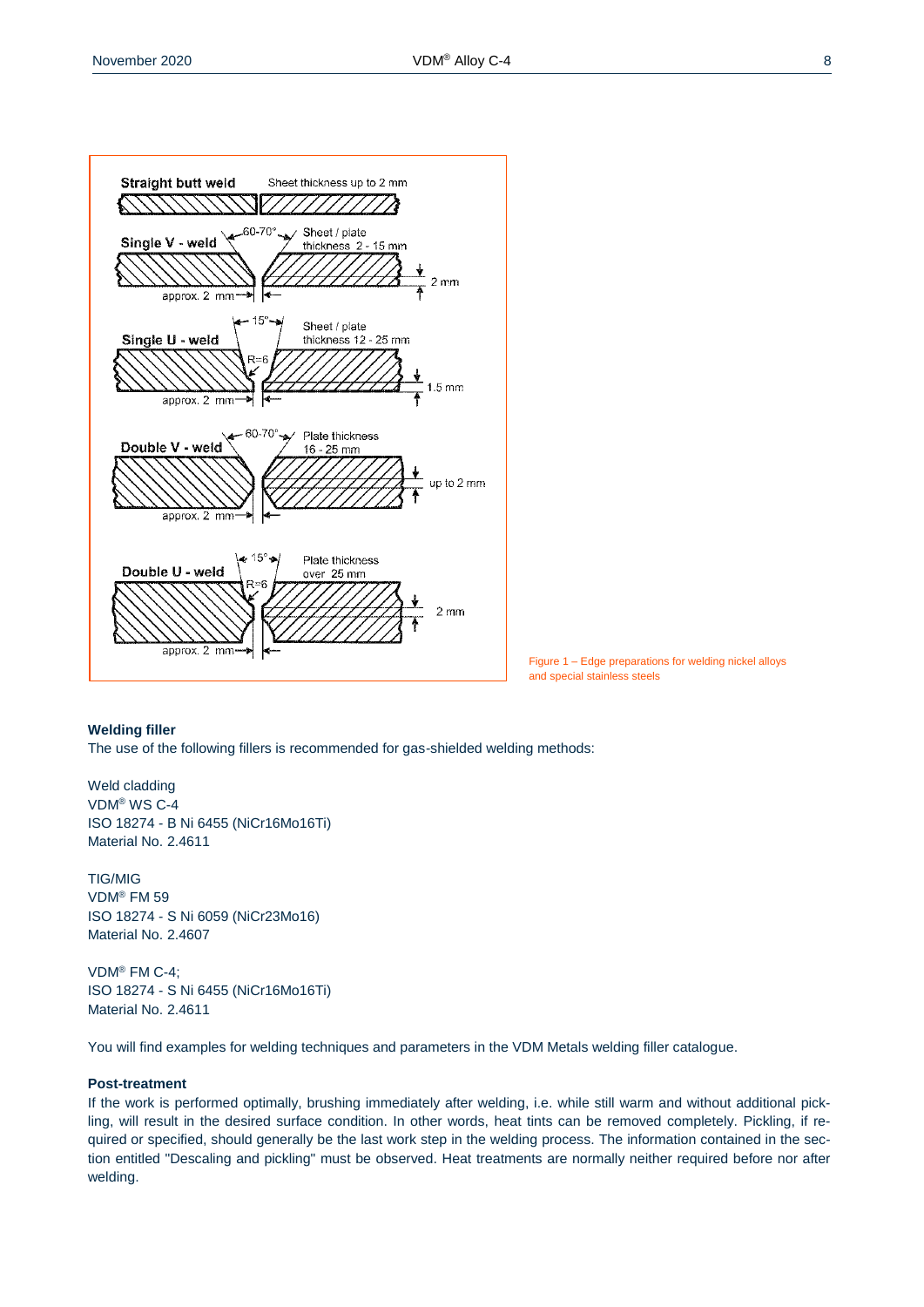# **Availability**

VDM® Alloy C-4 is available in the following semi-finished forms:

#### **Sheet**

Delivery condition: hot or cold rolled, heat treated, descaled or pickled

| <b>Condition</b>                                                                                                                                                                                                                                                                                                                                                                                                        | <b>Thickness</b><br>$mm$ (in) | Width<br>$mm$ (in)        | Length<br>$mm$ (in) | <b>Piece Weight</b>        |
|-------------------------------------------------------------------------------------------------------------------------------------------------------------------------------------------------------------------------------------------------------------------------------------------------------------------------------------------------------------------------------------------------------------------------|-------------------------------|---------------------------|---------------------|----------------------------|
| Cold rolled                                                                                                                                                                                                                                                                                                                                                                                                             | 1-7 (0.039-0.275)             | 1,000-2,500 (39.4-98.42)  | $\leq$ 12,500 (492) |                            |
| Hot rolled*                                                                                                                                                                                                                                                                                                                                                                                                             | 3-50 (0.118-1.97)             | 1,000-2,500 (39.4 -98.42) | $\leq$ 12.500 (492) | $\leq$ 2,100 kg (4,630 lb) |
| $\mathbf{a} \mathbf{b} = \mathbf{a} \mathbf{b} + \mathbf{b} \mathbf{c} + \mathbf{b} \mathbf{c} + \mathbf{c} \mathbf{c} + \mathbf{c} \mathbf{c} + \mathbf{c} \mathbf{c} + \mathbf{c} \mathbf{c} + \mathbf{c} \mathbf{c} + \mathbf{c} \mathbf{c} + \mathbf{c} \mathbf{c} + \mathbf{c} \mathbf{c} + \mathbf{c} \mathbf{c} + \mathbf{c} \mathbf{c} + \mathbf{c} \mathbf{c} + \mathbf{c} \mathbf{c} + \mathbf{c} \mathbf{c}$ |                               |                           |                     |                            |

\*2mm thickness on request

#### **Strip**

Delivery condition: cold rolled, heat treated, pickled or bright annealed

| <b>Thickness</b><br>$mm$ (in) | Width<br>$mm$ (in) | Coil-inside diameter<br>mm (in) |                                                                                                          |        |        |
|-------------------------------|--------------------|---------------------------------|----------------------------------------------------------------------------------------------------------|--------|--------|
| $0,025-0,15$                  | 4-230              | 300                             | 400                                                                                                      | 500    |        |
| $(0.000984 - 0.00591)$        | $(0.157 - 9.06)$   | (11.8)                          | (15.7)                                                                                                   | (19.7) |        |
| $0,15 - 0.25$                 | 4-720              | 300                             | 400                                                                                                      | 500    |        |
| $(0.00591 - 0.00984)$         | $(0.157 - 28.3)$   | (11.8)                          | (15.7)                                                                                                   | (19.7) |        |
| $0,25-0,6$                    | 6-750              |                                 | 400                                                                                                      | 500    | 600    |
| $(0.00984 - 0.0236)$          | $(0.236 - 29.5)$   |                                 | (15.7)                                                                                                   | (19.7) | (23.6) |
| $0.6 - 1$                     | 8-750              |                                 | 400                                                                                                      | 500    | 600    |
| $(0.0236 - 0.0394)$           | $(0.315 - 29.5)$   |                                 | (15.7)                                                                                                   | (19.7) | (23.6) |
| $1 - 2$                       | 15-750             |                                 | 400                                                                                                      | 500    | 600    |
| $(0.0394 - 0.0787)$           | $(0.591 - 29.5)$   |                                 | (15.7)                                                                                                   | (19.7) | (23.6) |
| $2 - 3$                       | 25-750             |                                 | 400                                                                                                      | 500    | 600    |
| $(0.0787 - 0.118)$            | $(0.984 - 29.5)$   |                                 | (15.7)                                                                                                   | (19.7) | (23.6) |
|                               |                    |                                 | Rolled sheet – separated from the coil – are available in lengths from 250-4,000 mm (9.84 to 157.48 in). |        |        |

#### **Rod**

Delivery condition: forged, rolled, drawn, heat treated, oxidized, descaled or pickled, turned, peeled, ground or polished

| <b>Dimensions</b>            | <b>Outside diameter</b><br>$mm$ (in) | Length<br>mm (in)             |
|------------------------------|--------------------------------------|-------------------------------|
| General                      | 6-800 (0.236-31.5)                   | $1,500-12,000$ $(59.1 - 472)$ |
| Material specific dimensions | 12-550 (0.472-21.7)                  | 1,500-12,000 (59.1 - 472)     |

#### **Wire**

Delivery condition: drawn bright, ¼ hard to hard, bright annealed in rings, containers, on spools and headstocks

| <b>Drawn</b>              | <b>Hot rolled</b>   |
|---------------------------|---------------------|
| $mm$ (in)                 | mm (in)             |
| $0.16 - 10(0.006 - 0.04)$ | $5.5-19(0.22-0.75)$ |

Other dimensions and shapes and such as discs, rings, seamless or longitudinally welded pipes and forgings can be requested.